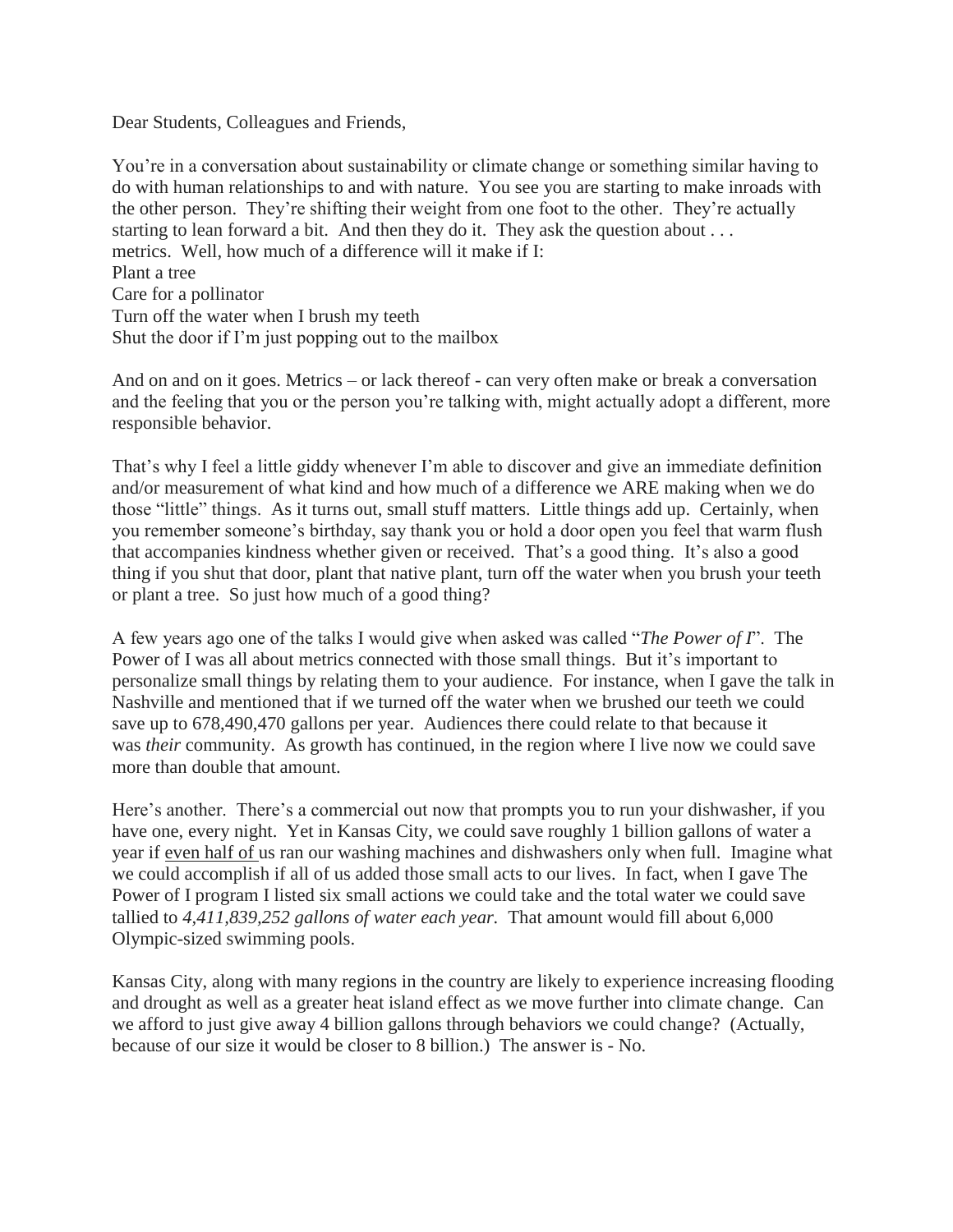Because of all this, you can imagine my delight when I read the following article about the metrics connected with planting trees and its effects on urban heat islands. So if you're interested in the small things – like planting a tree and cooling down your city – read on, and see what a difference you're making.

## DAILY SCIENCE

## **First of its kind study quantifies how tree shade can cancel urban heat island effect**

The presence of 20 additional mature trees in one neighborhood could lower the temperature by 1.39 degrees

## **By [Sarah DeWeerdt](https://www.anthropocenemagazine.org/author/sarah-deweerdt/)**

## July 6, 2021

On a 93.33 °F day in a certain part of Columbus, Ohio, trees currently planted in the neighborhood could lower the temperature by 3.48 °F if they were all fully grown, according to a new study. The presence of 20 additional mature trees in the neighborhood would make the temperature 1.39 °F lower still.

The research suggests that shade from trees and carefully sited buildings could go a long way to mitigate the urban heat island effect, the tendency for cities to be several degrees hotter than surrounding areas due to the heat-absorbing effects of pavement and building materials. "While we of course intuitively know that shades make the thermal environment more comfortable, this research provides a means to measure this effect," says study team member **[Jean-Michel Guldmann](https://knowlton.osu.edu/people/guldmann.1)**, professor emeritus of city and regional planning at the Ohio State University in Columbus.

Guldmann and his collaborators, Yujin Park of Chung-Ang University in South Korea and Desheng Liu of Ohio State, created a 3D computer model of a 36-square-kilometer area of Columbus, Ohio. They combined this with information on land cover – grass, pavement, water, and so on – across the city. Then they calculated the shadows cast by the buildings and trees from 11 am to noon on Sept 14, 2015, and integrated this with 39,715 temperature data points gathered by a NASA satellite that passed over Columbus on exactly that date and time.

"The statistical analysis demonstrates and measures the differential effects of shadows over different structures and land covers," Guldmann explains. "For instance, a sun-exposed road will increase the local temperature, but any part that is shaded will help attenuate this effect. This also applies to grass and to the sun-exposed facades of buildings."

The researchers report their results in the journal *Computers, Environment & Urban Systems*. Trees cool the city environment in two ways, they found: by casting shade, and by transpiration, or the evaporation of water from their canopies.

**[Discover more: In the most comprehensive study to date, researchers found that greener](https://www.anthropocenemagazine.org/2020/11/farming-that-embraces-nature-doesnt-lose-out-on-yields/)  [farming methods don't compromise yields](https://www.anthropocenemagazine.org/2020/11/farming-that-embraces-nature-doesnt-lose-out-on-yields/)**

Buildings increase the temperature of the immediate surroundings, and larger buildings increase the temperature more. But shade cast by buildings, especially on neighboring rooftops, has a significant cooling effect.

The researchers' model could help planners figure out the best places to add green spaces and plant trees in cities, and even how to design and situate buildings to maximize the shade they provide to other buildings and roads. "A general design principle is to maximize the extent of